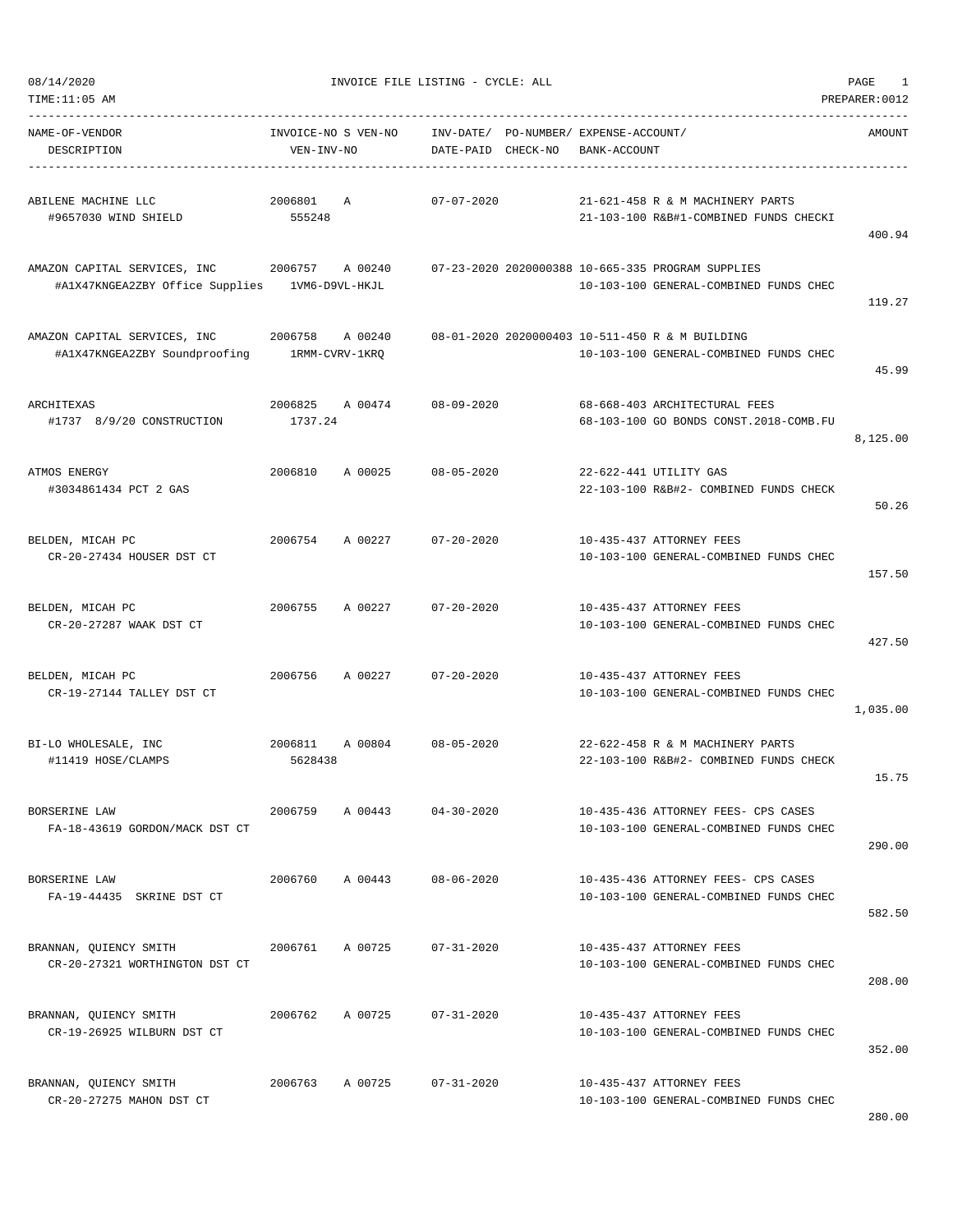08/14/2020 INVOICE FILE LISTING - CYCLE: ALL PAGE 2

| TIME:11:05 AM                                                               |                                   |         |                        |          |                                                                                  | PREPARER: 0012 |
|-----------------------------------------------------------------------------|-----------------------------------|---------|------------------------|----------|----------------------------------------------------------------------------------|----------------|
| NAME-OF-VENDOR<br>DESCRIPTION                                               | INVOICE-NO S VEN-NO<br>VEN-INV-NO |         | INV-DATE/<br>DATE-PAID | CHECK-NO | PO-NUMBER/ EXPENSE-ACCOUNT/<br>BANK-ACCOUNT                                      | AMOUNT         |
| BRYCO-BRYANT CO<br>8/16/20 CONSTRUCTION                                     | 2006831<br>10                     | A 00508 | $08 - 16 - 2020$       |          | 68-668-168 MASONRY AND STONE<br>68-103-100 GO BONDS CONST.2018-COMB.FU           | 154, 316.33    |
| CALAWAY LANDWORX<br>8/7/20 CR 4130 PIER DRILLING                            | 2006802<br>FANNINCO1              | A 00588 | $08 - 07 - 2020$       |          | 21-621-343 R & B MAT. HARDWRE & LUMB<br>21-103-100 R&B#1-COMBINED FUNDS CHECKI   | 600.00         |
| CONTRACTORS ACCESS EQUIPMENT, INC<br>#R017562 JOIST RENTAL 7/8-8/4/20       | 2006826<br>0056086                | A 00497 | $08 - 07 - 2020$       |          | 68-668-165 CONSTRUCTION<br>68-103-100 GO BONDS CONST.2018-COMB.FU                | 250.00         |
| COUNTY TRASH SERVICE<br>#322234 LAKE FANNIN TRASH                           | 2006829                           | A 00475 | $08 - 31 - 2020$       |          | 85-520-443 TRASH PICK-UP<br>85-103-100 LAKE FANNIN-COMBINED FUNDS                | 70.00          |
| DATA PRESERVATION, LLC<br>$7/30/20$ JULY LAND & VITAL                       | 2006800<br>3489                   | A 00357 | $07 - 30 - 2020$       |          | 18-402-312 IMAGING SYSTEM<br>18-103-100 CO.CLK.REC.MNGMT.-COMB.FUND              | 4,288.00       |
| DATA PRESERVATION, LLC<br>7/31/20 DEED OF TRUST                             | 2006823<br>3496                   | A 00357 | $07 - 31 - 2020$       |          | 53-403-437 DIGITAL IMAGING<br>53-103-100 CO.CLK.REC.ARCHIVE -COMB.FU             | 10,225.70      |
| ELLISON, KRISTY<br>6/3-8/10/20 TRAVEL-64.2 MILES                            | 2006764                           | Α       | $08 - 11 - 2020$       |          | 10-403-427 OUT OF COUNTY TRAVEL/TRAINI<br>10-103-100 GENERAL-COMBINED FUNDS CHEC | 36.92          |
| EVANS, MICHAEL S.<br>FA-19-44104 MORRISON DST CT                            | 2006765                           | A 00438 | $08 - 05 - 2020$       |          | 10-435-436 ATTORNEY FEES- CPS CASES<br>10-103-100 GENERAL-COMBINED FUNDS CHEC    | 179.00         |
| EVANS, MICHAEL S.<br>MH-2020-2798 LGM CO CT                                 | 2006766                           | A 00438 | $08 - 06 - 2020$       |          | 10-425-424 CO.CT. ATTORNEY FEES<br>10-103-100 GENERAL-COMBINED FUNDS CHEC        | 360.00         |
| FANNIN SOIL & WATER CONS. DISTRICT 2006767<br>FY20 SOIL/WATER CONSERVATION  |                                   | A 00560 | $08 - 06 - 2020$       |          | 10-696-491 SOIL & WATER CONSERVATION<br>10-103-100 GENERAL-COMBINED FUNDS CHEC   | 1,000.00       |
| FANNIN SOIL & WATER CONS. DISTRICT 2006803<br>FY20 PCT 1 11 WATERSHED SITES |                                   | A 00560 | $08 - 06 - 2020$       |          | 21-621-494 FLOOD CONTROL SITE MAINTENA<br>21-103-100 R&B#1-COMBINED FUNDS CHECKI | 5,500.00       |
| FANNIN SOIL & WATER CONS. DISTRICT 2006804<br>FY20 SOIL/WATER CONSERVATION  |                                   | A 00560 | $08 - 06 - 2020$       |          | 21-621-491 SOIL & WATER CONSERVATION<br>21-103-100 R&B#1-COMBINED FUNDS CHECKI   | 250.00         |
| FANNIN SOIL & WATER CONS. DISTRICT 2006812<br>FY20 PCT 2 8 WATERSHED SITES  |                                   | A 00560 | $08 - 06 - 2020$       |          | 22-622-494 FLOOD CONTROL SITE MAINTENA<br>22-103-100 R&B#2- COMBINED FUNDS CHECK | 4,000.00       |
| FANNIN SOIL & WATER CONS. DISTRICT 2006813<br>FY20 SOIL/WATER CONSERVATION  |                                   | A 00560 | $08 - 06 - 2020$       |          | 22-622-491 SOIL & WATER CONSERVATION<br>22-103-100 R&B#2- COMBINED FUNDS CHECK   |                |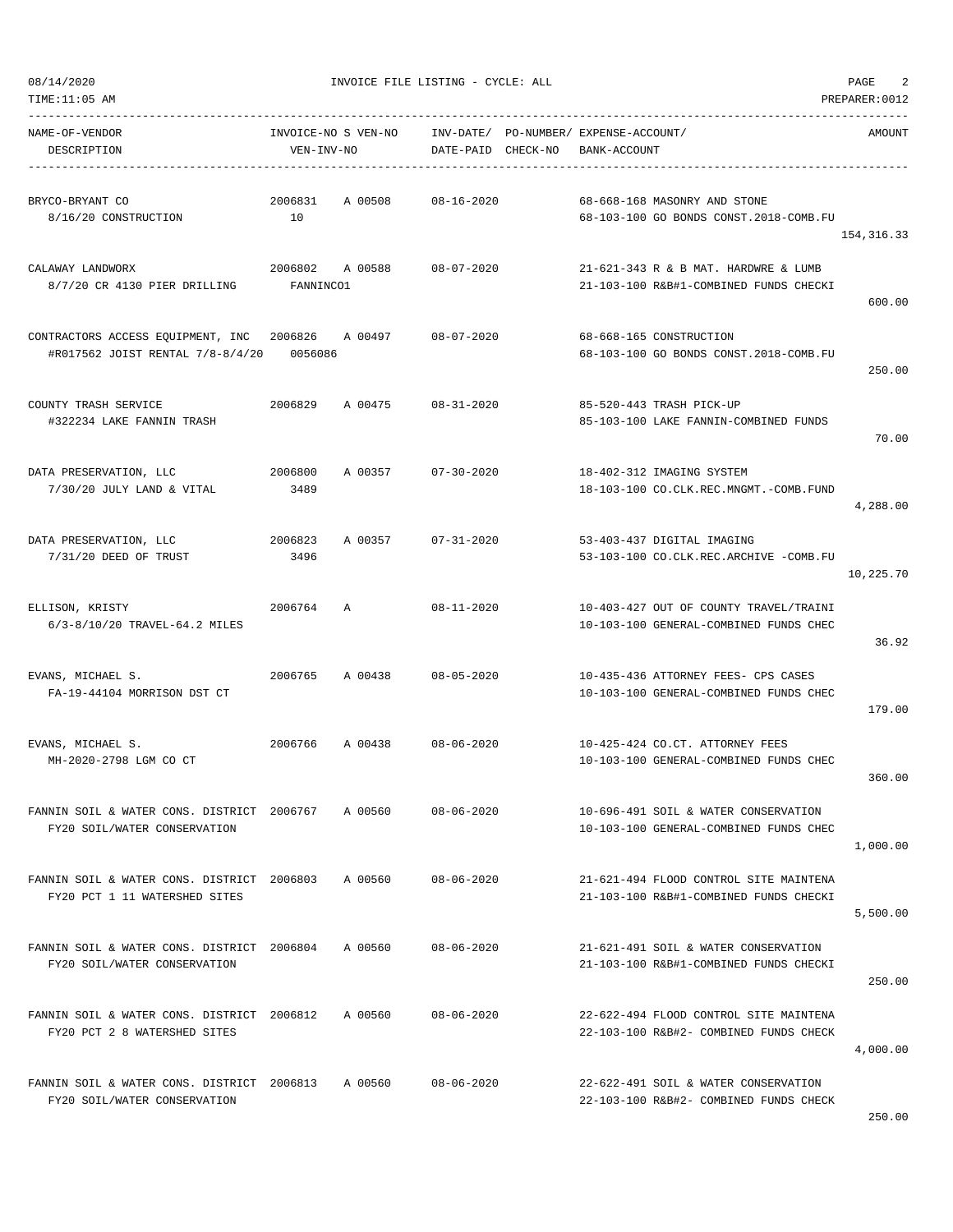TIME:11:05 AM PREPARER:0012

08/14/2020 INVOICE FILE LISTING - CYCLE: ALL PAGE 3

| NAME-OF-VENDOR<br>DESCRIPTION                                              | INVOICE-NO S VEN-NO<br>VEN-INV-NO |         | DATE-PAID CHECK-NO | INV-DATE/ PO-NUMBER/ EXPENSE-ACCOUNT/<br>BANK-ACCOUNT |                                                                                  | AMOUNT   |
|----------------------------------------------------------------------------|-----------------------------------|---------|--------------------|-------------------------------------------------------|----------------------------------------------------------------------------------|----------|
|                                                                            |                                   |         |                    |                                                       |                                                                                  |          |
| FANNIN SOIL & WATER CONS. DISTRICT 2006817<br>FY20 SOIL/WATER CONSERVATION |                                   | A 00560 | $08 - 06 - 2020$   |                                                       | 23-623-491 SOIL & WATER CONSERVATION<br>23-103-100 R&B#3-COMBINED FUNDS CHECKI   | 250.00   |
| FANNIN SOIL & WATER CONS. DISTRICT 2006821<br>FY20 SOIL/WATER CONSERVATION |                                   | A 00560 | $08 - 06 - 2020$   |                                                       | 24-624-491 SOIL & WATER CONSERVATION<br>24-103-100 R&B#4- COMBINED FUNDS CHECK   | 250.00   |
| FROELICH, DR. JAMES E.<br>7/21-8/20/20 HEALTH OFFICER                      | 2006768                           | A 00074 | $08 - 12 - 2020$   |                                                       | 10-641-102 SALARY APPOINTED OFFICIAL<br>10-103-100 GENERAL-COMBINED FUNDS CHEC   | 200.00   |
| HAGGARD, LLOYD<br>8/11/20 WINDOM ROOF REPAIR                               | 2006769<br>823029                 | A 00522 | $08 - 11 - 2020$   |                                                       | 10-515-450 R&M BUILDING<br>10-103-100 GENERAL-COMBINED FUNDS CHEC                | 75.00    |
| HART INTERCIVIC<br>#FAN00000 9/21/20-9/20/21 POLL PAD 080032               | 2006770                           | A 00128 | $06 - 12 - 2020$   |                                                       | 10-404-485 ELECTION MAINT. AGREEMENT<br>10-103-100 GENERAL-COMBINED FUNDS CHEC   | 1,622.00 |
| JESSICA MCDONALD & ASSOC.<br>FA-19-44281 HUNT DST CT                       | 2006780                           | A 00397 | $07 - 24 - 2020$   |                                                       | 10-435-436 ATTORNEY FEES- CPS CASES<br>10-103-100 GENERAL-COMBINED FUNDS CHEC    | 868.50   |
| JPMORGAN CHASE BANK NA<br>5567 0879 0001 8285 R&M POWERWASHER              | 2006771                           | A 00378 | $08 - 05 - 2020$   |                                                       | 10-560-452 R & M EQUIPMENT<br>10-103-100 GENERAL-COMBINED FUNDS CHEC             | 103.46   |
| JPMORGAN CHASE BANK NA<br>5567 0879 0001 8285 TX A&M REGISTRA              | 2006772                           | A 00378 | $08 - 05 - 2020$   |                                                       | 10-499-427 OUT OF COUNTY TRAVEL/TRAINI<br>10-103-100 GENERAL-COMBINED FUNDS CHEC | 450.00   |
| JPMORGAN CHASE BANK NA<br>5567 0879 0001 8285 REGISTRATION                 | 2006773                           | A 00378 | $08 - 05 - 2020$   |                                                       | 10-496-427 OUT OF COUNTY TRAVEL<br>10-103-100 GENERAL-COMBINED FUNDS CHEC        | 129.00   |
| JPMORGAN CHASE BANK NA<br>5567 0879 0001 8285 REGISTRATION                 | 2006774                           | A 00378 | $08 - 05 - 2020$   |                                                       | 10-495-427 OUT OF COUNTY TRAVEL/TRAINI<br>10-103-100 GENERAL-COMBINED FUNDS CHEC | 90.00    |
| JPMORGAN CHASE BANK NA<br>5567 0879 0001 8285 ZOOM                         | 2006775                           | A 00378 | $08 - 05 - 2020$   | 10-409-574 TECHNOLOGY                                 | 10-103-100 GENERAL-COMBINED FUNDS CHEC                                           | 69.34    |
| JPMORGAN CHASE BANK NA<br>5567 0879 0001 8285 STAMPS                       | 2006776                           | A 00378 | $08 - 05 - 2020$   |                                                       | 10-645-311 POSTAL EXPENSE<br>10-103-100 GENERAL-COMBINED FUNDS CHEC              | 70.00    |
| JPMORGAN CHASE BANK NA<br>5567 0879 0001 8285 DEP BKS/CHECKS               | 2006777                           | A 00378 | $08 - 05 - 2020$   | 10-499-435 PRINTING                                   | 10-103-100 GENERAL-COMBINED FUNDS CHEC                                           | 261.37   |
| JPMORGAN CHASE BANK NA<br>5567 0879 0001 8285 CHECKS                       | 2006778                           | A 00378 | $08 - 05 - 2020$   |                                                       | 10-457-310 OFFICE SUPPLIES<br>10-103-100 GENERAL-COMBINED FUNDS CHEC             |          |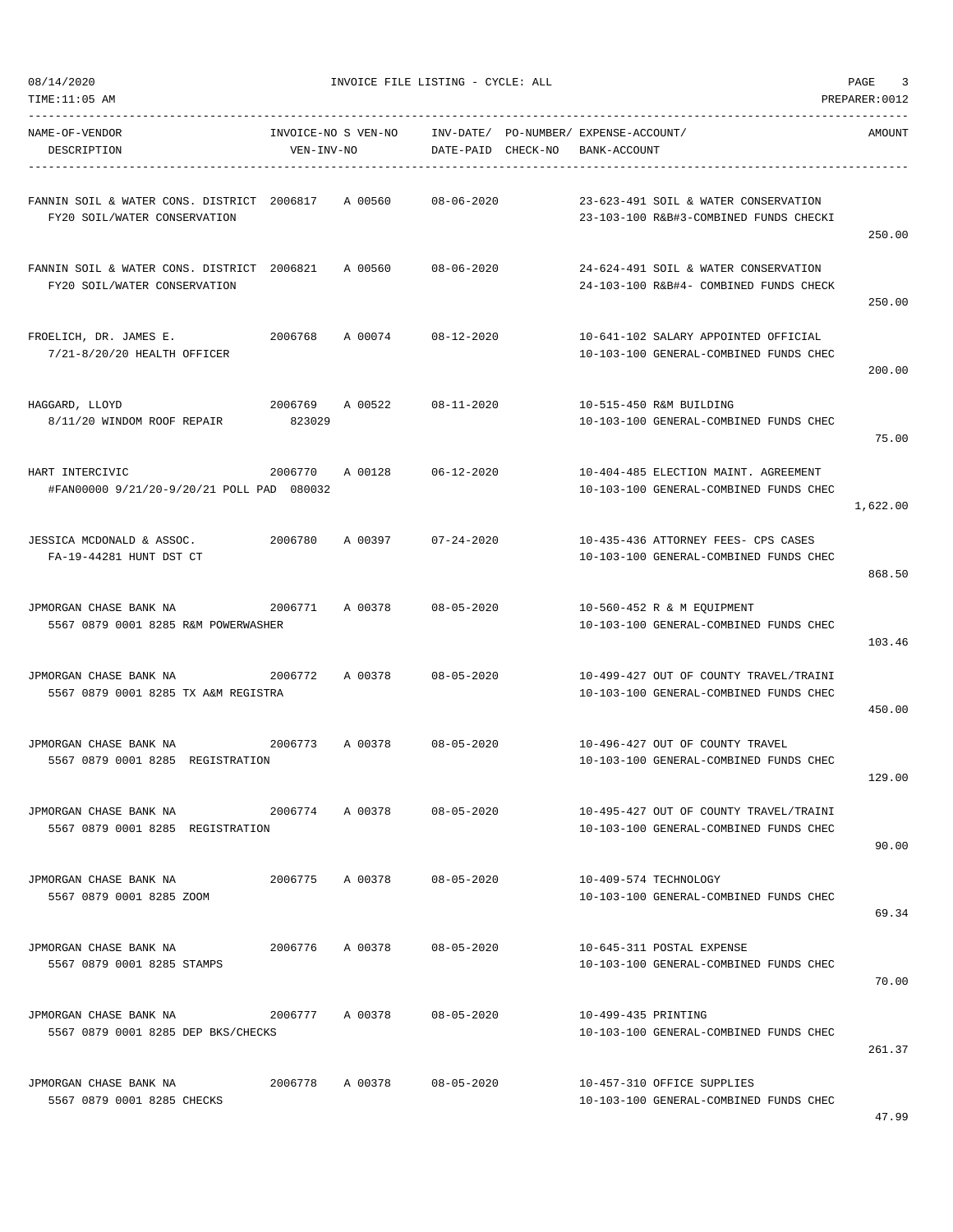|  | 08/14/2020 |  |
|--|------------|--|
|  |            |  |

INVOICE FILE LISTING - CYCLE: ALL PAGE 4

TIME:11:05 AM PREPARER:0012

----------------------------------------------------------------------------------------------------------------------------------- NAME-OF-VENDOR INVOICE-NO S VEN-NO INV-DATE/ PO-NUMBER/ EXPENSE-ACCOUNT/ AMOUNT DESCRIPTION VEN-INV-NO DATE-PAID CHECK-NO BANK-ACCOUNT ----------------------------------------------------------------------------------------------------------------------------------- JPMORGAN CHASE BANK NA 2006779 A 00378 08-05-2020 10-450-427 OUT OF COUNTY TRAVEL/TRAINI 5567 0879 0001 8285 REGISTRATION 10-103-100 GENERAL-COMBINED FUNDS CHEC 450.00 JPMORGAN CHASE BANK NA 2006805 A 00378 08-05-2020 21-621-314 EMPLOYEE PHYSICALS/DOT TEST 5567 0879 0001 8285 EXPRESS LAB 21-103-100 R&B#1-COMBINED FUNDS CHECKI 130.00 JPMORGAN CHASE BANK NA 2006814 A 00378 08-05-2020 22-622-340 SHOP SUPPLIES 5567 0879 0001 8285 SHOP WATER 22-103-100 R&B#2- COMBINED FUNDS CHECK 38.23 JPMORGAN CHASE BANK NA 2006818 A 00378 08-05-2020 23-623-314 EMPLOYEE PHYSICALS/DOT TEST 5567 0879 0001 8285 EXPRESS LAB 23-103-100 R&B#3-COMBINED FUNDS CHECKI 130.00 JPMORGAN CHASE BANK NA 2006824 A 00378 08-05-2020 67-560-428 TRAINING & TUITION 5567 0879 0001 8285 TRAINING 67-103-100 ANNUAL PAYMENT-COMBINED FUN 52.50 JPMORGAN CHASE BANK NA 2006830 A 00378 08-05-2020 10-560-428 PRISONER TRANSPORT 5567 0879 0001 8285 MEALS 10-103-100 GENERAL-COMBINED FUNDS CHEC 30.73 KIRBY, SHELLY 2006781 A 00541 08-09-2020 10-515-444 LAWN MAINTENANCE  $8/9/20$  WINDOM MOWING  $069460$   $069460$  10-103-100 GENERAL-COMBINED FUNDS CHEC 60.00 KONICA MINOLTA PREMIER FINANCE 2006782 A 00444 08-08-2020 10-510-315 COPIER RENTAL #1284057 COPIER-108 SAM RAYBURN 10-103-100 GENERAL-COMBINED FUNDS CHEC 114.68 L & L A/C-ELECTRICAL 2006783 A 00239 08-07-2020 10-513-450 R&M BUILDING  $8/7/20$  HVAC REPAIR  $1741$   $1741$ 112.50 LEXISNEXIS RISK DATA MANAGEMENT INC 2006784 A 00273 07-31-2020 10-551-421 ONLINE RESEARCH/ACCURINT #1394504 JULY CONST #1 ONLINE 1394504-20200731 10-103-100 GENERAL-COMBINED FUNDS CHEC 50.00 MIEARS, STEVEN R. 2006785 A 00337 07-31-2020 10-435-436 ATTORNEY FEES- CPS CASES FA-19-44312 MOORE DST CT 10-103-100 GENERAL-COMBINED FUNDS CHEC 475.00 OFFICE DEPOT 2006786 A 00216 08-07-2020 2020000405 10-510-310 OFFICE SUPPLIES #29023460 MICR TONER 113170835001 10-103-100 GENERAL-COMBINED FUNDS CHEC 139.64 OFFICE DEPOT 2006787 A 00216 08-07-2020 2020000405 10-403-310 OFFICE SUPPLIES #29023460 Office Supplies 113170835001 10-103-100 GENERAL-COMBINED FUNDS CHEC 33.03 OFFICE DEPOT 2006788 A 00216 08-07-2020 2020000405 10-403-310 OFFICE SUPPLIES #29023460 MARKERS 113181769001 10-103-100 GENERAL-COMBINED FUNDS CHEC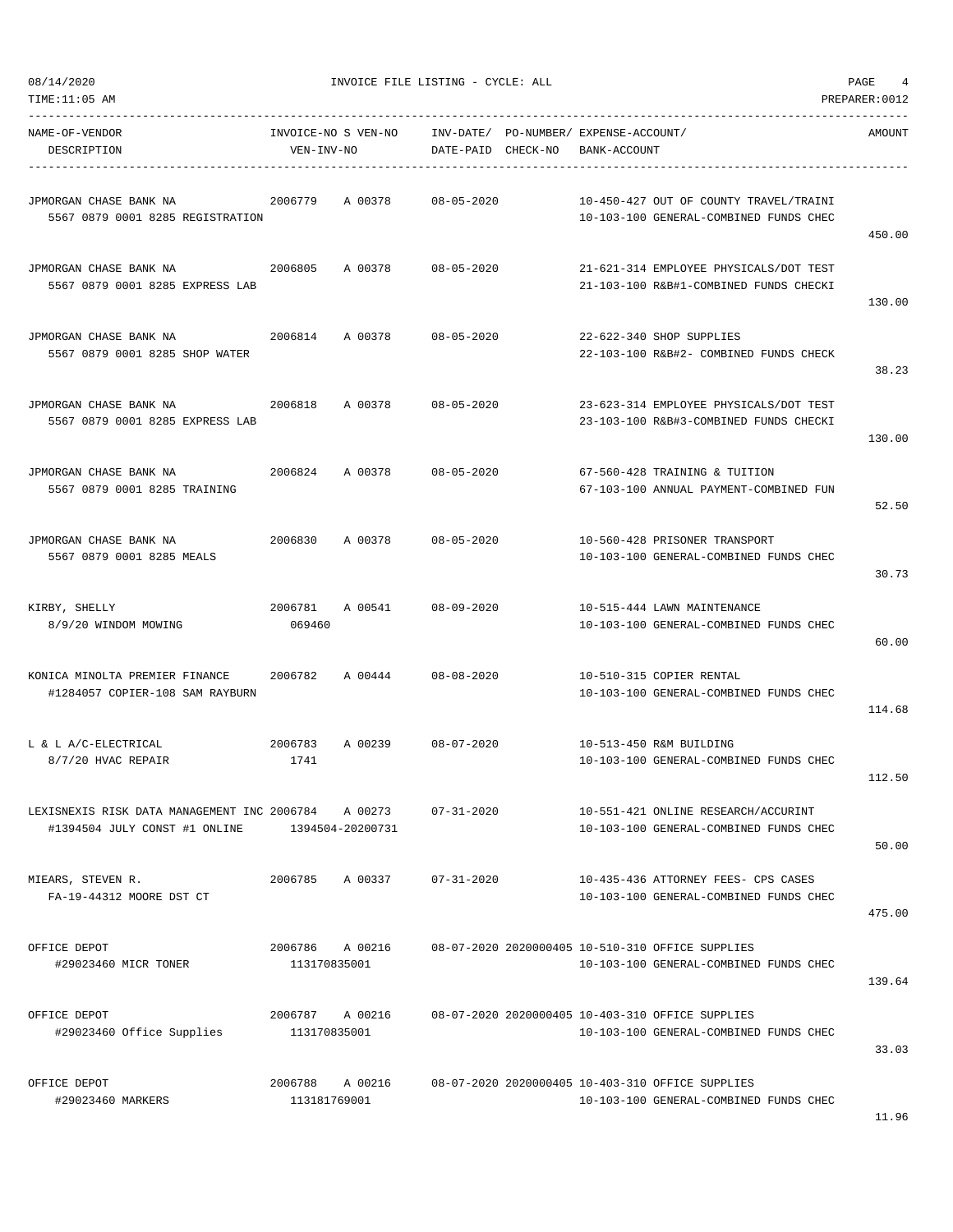08/14/2020 INVOICE FILE LISTING - CYCLE: ALL PAGE 5

2,847.04

TIME:11:05 AM PREPARER:0012 -----------------------------------------------------------------------------------------------------------------------------------

| NAME-OF-VENDOR<br>DESCRIPTION                                             | INVOICE-NO S VEN-NO<br>VEN-INV-NO  | DATE-PAID        | CHECK-NO | INV-DATE/ PO-NUMBER/ EXPENSE-ACCOUNT/<br>BANK-ACCOUNT                                               | <b>AMOUNT</b> |
|---------------------------------------------------------------------------|------------------------------------|------------------|----------|-----------------------------------------------------------------------------------------------------|---------------|
| OFFICE DEPOT<br>#29023460 Paper                                           | 2006789<br>A 00216<br>113241221001 |                  |          | 08-07-2020 2020000407 10-560-310 OFFICE SUPPLIES<br>10-103-100 GENERAL-COMBINED FUNDS CHEC          | 209.94        |
| OFFICE DEPOT<br>#29023460 Mop Bucket                                      | 2006790<br>A 00216<br>113245477001 |                  |          | 08-07-2020 2020000407 10-560-332 SHERIFF JANITOR SUPPLIES<br>10-103-100 GENERAL-COMBINED FUNDS CHEC | 87.99         |
| OFFICE DEPOT<br>#29023460 Office Supplies                                 | 2006791<br>A 00216<br>113374536001 |                  |          | 08-07-2020 2020000408 10-435-310 OFFICE SUPPLIES<br>10-103-100 GENERAL-COMBINED FUNDS CHEC          | 129.12        |
| OFFICE DEPOT<br>#29023460 Kleenex                                         | 2006792<br>A 00216<br>113374536001 |                  |          | 08-07-2020 2020000408 10-425-314 PETIT JURY EXPENSE<br>10-103-100 GENERAL-COMBINED FUNDS CHEC       | 18.88         |
| OFFICE DEPOT<br>#29023460 Office Supplies                                 | 2006793<br>A 00216<br>112031590001 |                  |          | 08-07-2020 2020000411 10-560-310 OFFICE SUPPLIES<br>10-103-100 GENERAL-COMBINED FUNDS CHEC          | 55.09         |
| OFFICE DEPOT<br>#29023460 Toner                                           | 2006819<br>A 00216<br>111840434001 |                  |          | 08-07-2020 2020000410 23-623-310 OFFICE SUPPLIES<br>23-103-100 R&B#3-COMBINED FUNDS CHECKI          | 145.99        |
| PARKER TIRE<br>7/22/20 PCT 1 R&M TIRE                                     | 2006806<br>A 00006<br>12328        | $07 - 22 - 2020$ |          | 21-621-459 R & M MACH. TIRES & TUBES<br>21-103-100 R&B#1-COMBINED FUNDS CHECKI                      | 200.00        |
| PERKINS, J. DANIEL<br>FA-20-44890 ANDERSON DST CT                         | 2006794<br>A 00589                 | $08 - 07 - 2020$ |          | 10-435-436 ATTORNEY FEES- CPS CASES<br>10-103-100 GENERAL-COMBINED FUNDS CHEC                       | 408.00        |
| PUSH & PULL HYDRAULICS<br>8/10/20 REBUILT CYLINDER                        | 2006815<br>A 00057<br>14580        | $08 - 10 - 2020$ |          | 22-622-458 R & M MACHINERY PARTS<br>22-103-100 R&B#2- COMBINED FUNDS CHECK                          | 185.00        |
| RESOLVE AGGREGATES<br>8/10/20 ROCK & GRAVEL                               | 2006807<br>A 00587<br>11105637     | $08 - 10 - 2020$ |          | 21-621-341 R & B MAT, ROCK & GRAVEL<br>21-103-100 R&B#1-COMBINED FUNDS CHECKI                       | 212.13        |
| RESOLVE AGGREGATES<br>8/6/20 ROCK & GRAVEL                                | 2006808 A 00587<br>11105582        | $08 - 06 - 2020$ |          | 21-621-341 R & B MAT. ROCK & GRAVEL<br>21-103-100 R&B#1-COMBINED FUNDS CHECKI                       | 166.41        |
| RICHARDS, JESSICA<br>8/3-6/20 REIMBURSE MILES/HOTEL/MEAL                  | 2006795 A                          | $08 - 10 - 2020$ |          | 10-665-429 IN/OUT CO.TRAVEL/TRAINING-4<br>10-103-100 GENERAL-COMBINED FUNDS CHEC                    | 667.20        |
| SMITH, THOMAS SCOTT<br>CR-19-27194 TRUELOCK DST CT                        | 2006796 A 00817                    | $06 - 16 - 2020$ |          | 10-435-437 ATTORNEY FEES<br>10-103-100 GENERAL-COMBINED FUNDS CHEC                                  | 1,954.90      |
| SUNBELT RENTALS, INC<br>#788877 FORKLIFT RENTAL 7/15-8/11/2 96597644-0017 | 2006827 A 00520                    | $07 - 25 - 2020$ |          | 68-668-165 CONSTRUCTION<br>68-103-100 GO BONDS CONST. 2018-COMB. FU                                 |               |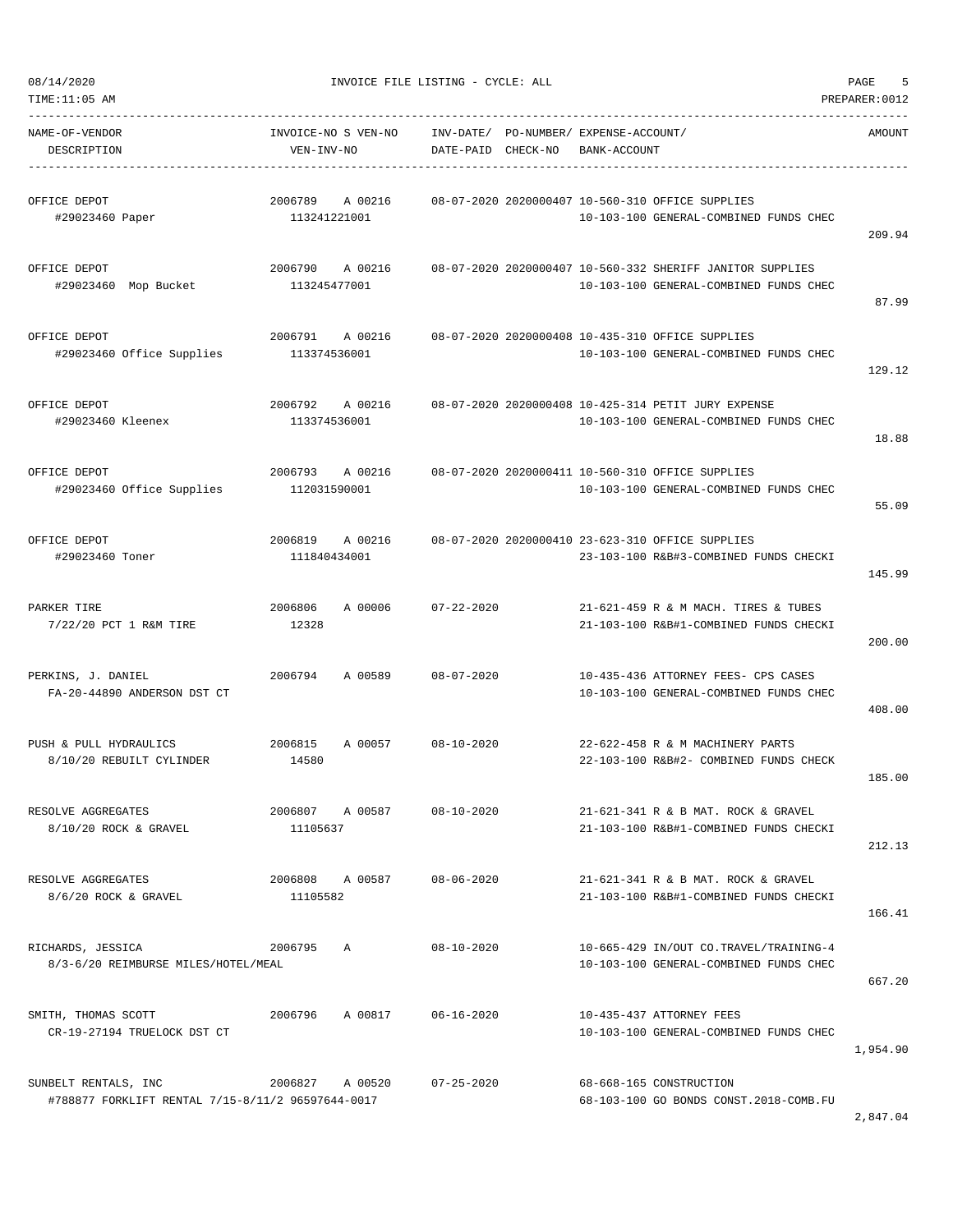| 08/14/2020<br>TIME:11:05 AM                                                |                                   | INVOICE FILE LISTING - CYCLE: ALL |                    |                                                                                  | PAGE<br>6<br>PREPARER: 0012 |
|----------------------------------------------------------------------------|-----------------------------------|-----------------------------------|--------------------|----------------------------------------------------------------------------------|-----------------------------|
| NAME-OF-VENDOR<br>DESCRIPTION                                              | INVOICE-NO S VEN-NO<br>VEN-INV-NO |                                   | DATE-PAID CHECK-NO | INV-DATE/ PO-NUMBER/ EXPENSE-ACCOUNT/<br>BANK-ACCOUNT                            | AMOUNT                      |
| SUNBELT RENTALS, INC<br>#788877 FORKLIFT RENTAL 7/14-8/10/2 101551640-0003 | 2006828                           | A 00520                           | $07 - 23 - 2020$   | 68-668-165 CONSTRUCTION<br>68-103-100 GO BONDS CONST.2018-COMB.FU                | 2,849.84                    |
| TDCAA<br>#24069418 REGISTRATION-M. BRILEY 172809                           | 2006797 A 00364                   |                                   | $08 - 04 - 2020$   | 10-475-427 OUT OF COUNTY TRAVEL/TRAINI<br>10-103-100 GENERAL-COMBINED FUNDS CHEC | 250.00                      |
| THE FANNIN COUNTY LEADER<br>7/31/20 NOTICES/ZONING                         | 2006798                           | A 00627                           | $07 - 31 - 2020$   | 10-409-430 BIDS & NOTICES<br>10-103-100 GENERAL-COMBINED FUNDS CHEC              | 312.27                      |
| THE FANNIN COUNTY LEADER<br>7/31/20 NOTICES/DEPUTY-GASOLINE                | 2006799                           | A 00627                           | $07 - 31 - 2020$   | 10-560-430 BIDS AND NOTICES<br>10-103-100 GENERAL-COMBINED FUNDS CHEC            | 70.16                       |
| THE FANNIN COUNTY LEADER<br>7/31/20 NOTICES/GAS-CULVERTS                   | 2006809                           | A 00627                           | $07 - 31 - 2020$   | 21-621-430 BIDS, NOTICES & PERMITS<br>21-103-100 R&B#1-COMBINED FUNDS CHECKI     | 59.86                       |
| THE FANNIN COUNTY LEADER<br>7/31/20 NOTICES/AUCTION-GAS-CULVERT            | 2006816                           | A 00627                           | $07 - 31 - 2020$   | 22-622-430 BIDS, NOTICES & PERMITS<br>22-103-100 R&B#2- COMBINED FUNDS CHECK     | 87.38                       |
| THE FANNIN COUNTY LEADER<br>7/31/20 NOTICES/AUCTION-GAS-CULVERT            | 2006820                           | A 00627                           | $07 - 31 - 2020$   | 23-623-430 BIDS, NOTICES & PERMITS<br>23-103-100 R&B#3-COMBINED FUNDS CHECKI     | 87.38                       |
| THE FANNIN COUNTY LEADER<br>7/31/20 NOTICES/AUCTION-GAS-CULVERT            | 2006822                           | A 00627                           | $07 - 31 - 2020$   | 24-624-430 BIDS, NOTICES & PERMITS<br>24-103-100 R&B#4- COMBINED FUNDS CHECK     | 87.38                       |